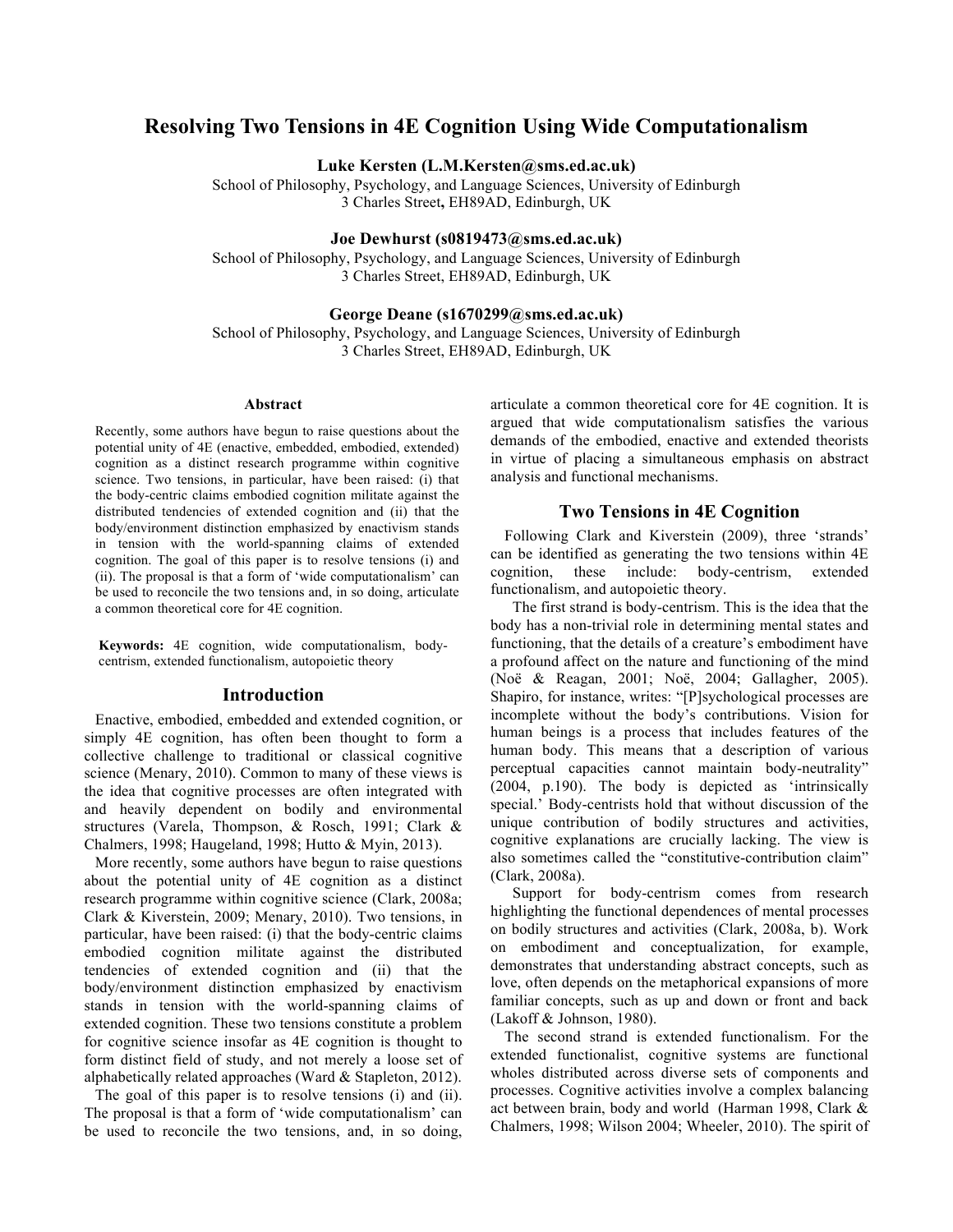extended functionalism is embodied in what Clark and Chalmer's (1998) call the 'parity principle', which says: "[i]f, as we confront some task, a part of the world functions as a process which, were it done in the head, we would have no hesitation in recognizing as a part of the cognitive process, then that part of the world is (so we claim) part of the cognitive process" (p.29). The parity principle stresses the location neutrality of cognitive analysis. It highlights abstract, functional analysis in place of detailed physiological investigations. The view is also sometimes called the "distributor role" in discussions of embodied cognition (Wilson & Foglia, 2016).

Support for extended functionalism comes from research focusing on the way in which cognizers often exploit, scaffold, and distribute cognitive activates across bodily and environment structures (Clark, 2005, 2008b). Work on problem solving, for example, shows that people often simplify and transform complex problems, such as the Tower of Hanoi, by manipulating physical environments (Kirsh & Maglio, 1995; Kirsh, 2009).

The final strand to consider is 'autopoietic theory.' The central claim of autopoietic theory is that cognitive systems are created by the reciprocal interaction of internal and external components in the service of some larger function, such as homeostasis (Weber and Varela, 2002). Autopoietic theory connects to 4E cognition via the notion of 'sense making'.

Autopoietic theory maintains that because living systems, such as cognition, are autonomous, self-regulating systems, and sense making is required for maintaining a system's boundary, autopoietic systems produce and maintain a physical boundary between the organism and its physical environment. Because sense making is a self-regulating act, organisms often bring forth meaning on the basis of their autonomy – autonomy in this context means actively sustaining identity under precarious circumstances. A system maintains its organization by regulating its interactions with the environment via sense making (Thompson, 2007; Wheeler, 2009).

Consider how each of the three strands fit within 4E cognition. First, enactivism and embodied cognition often endorse body-centrism in virtue of emphasizing what they take to be the unique contributions of bodily structures and activities, such as sensorimotor knowledge. Second, extended cognition often endorses extended functionalism by assigning a non-trivial role to environmental elements in sustaining cognitive activities. Third, enactivism is often framed in terms of autopoietic theory insofar as sense making is treated as a constitutive element of demarcating the organism/environment boundary.

Not every version of enactivism is committed to autopoietic theory, and not every version of embodied cognition is committed to body-centrism. There is, at least in principle, some compatibility between the various views. Nonetheless, because some versions of each view are, as a matter of fact, committed to the different strands, the two

tensions do represent a substantial challenge for 4E cognition.

Consider, then, how the three strands generate the two tensions. The first tension follows from the fact that if the body has a non-trivial role in determining mental states, then cognition cannot also be location neutral; the converse of which is that if cognition is location neutral, then the body cannot have a privileged status in cognition. If the body is simply an instrument through which larger functional complexes are realized, then bodily structures cannot form the exclusive realization base of cognitive activities. Extended functionalism precludes the constitutive contribution claims of body-centrism, while body-centrism precludes the possibility of cognitive systems extending beyond the boundary of the individual.

The second tension emerges from the idea that if extended functionalism is correct, and cognitive systems can stretch out into the world, then living systems cannot also be coextensive with cognitive systems, as per enactivism. Here is Clark and Kiverstein (2009) diagnosing the situation:

If living systems and cognitive systems are identical, both systems must have boundaries that coincide. However, the boundaries of the living systems are the physical boundaries of the organism. If extended functionalism is correct, the boundaries of cognitive systems can criss-cross the physical boundaries of the organism. This is precisely what the enactivists cannot allow. (p.2).

Extended cognition requires that cognitive systems recruit resources outside the boundary of the individual. Enactivism, however, denies this possibility. It therefore undercuts the identification of cognitive systems with extended systems by maintaining a sharp distinction between the physical boundaries of the organism and the environment, assuming also that each view is taken to be a global thesis about cognition.

Tensions (i) and (ii) emerge as a function of the opposing elements within 4E cognition. Tension (i) emerges as a result of body-centrism's emphasis on the unique contribution of the bodily structures, while tension (ii) follows from the location-neutrality of extended functionalism. The tensions are important for at least two reasons. One is that they stand to undermine the collective thrust of 4E cognition by showcasing fractures within the larger framework (Clark, 2008a). Another is that they reveal a lack of 'deep theoretical core' within 4E cognition. They expose a conceptual gap at the centre of an otherwise vibrant and animated collection of research (Clark & Kiverstein, 2009).

One constructive proposal that has been offered to resolve the first of the two tensions is Clark (2008a). Clark's suggestion is that the body plays an enabling computational role within cognitive processes that selectively impacts both conscious and non-conscious computational strategies. Clark's view is that the first tension can be resolved by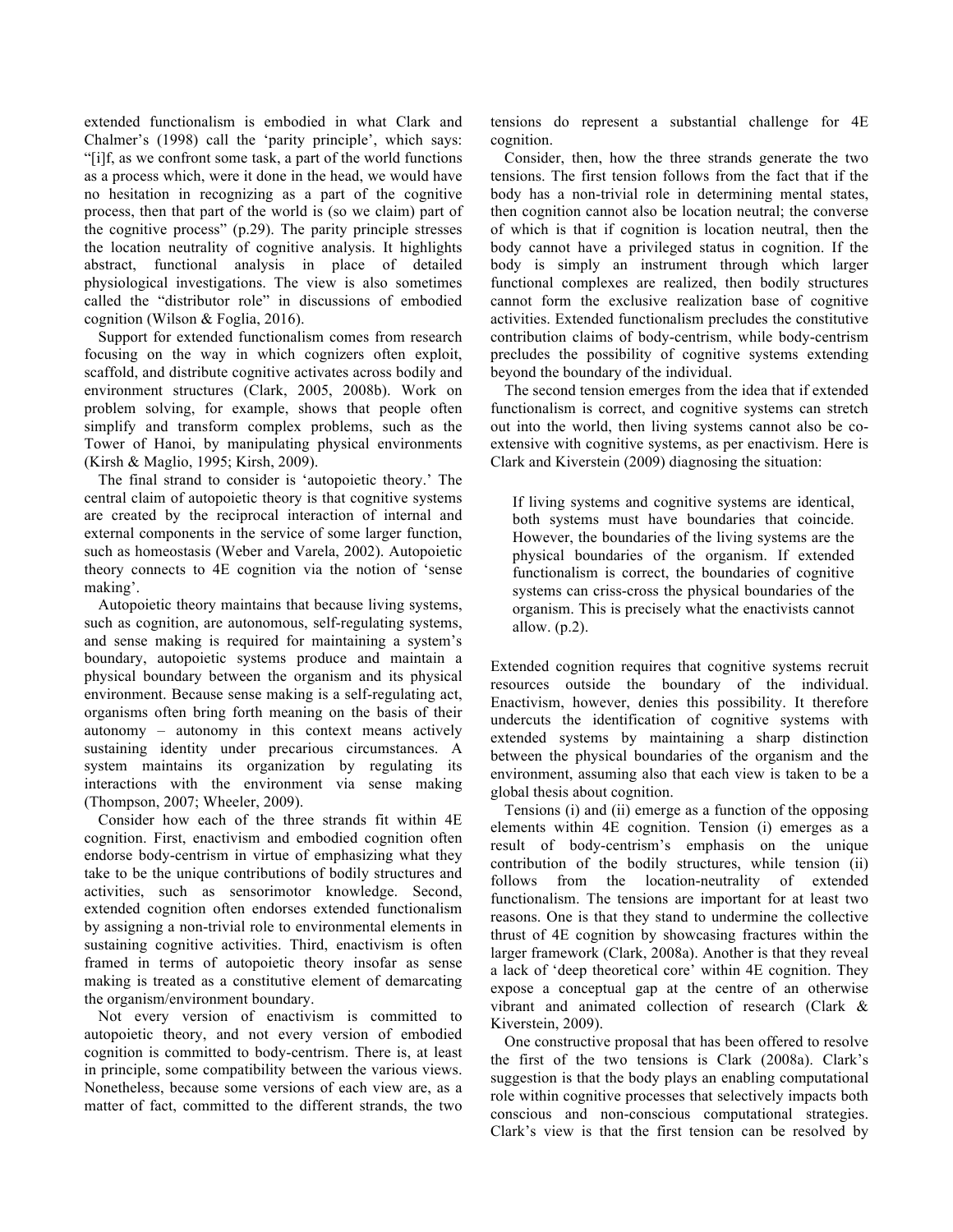viewing bodily structures in terms of enabling different kinds of information processing. The cognitive significance of the body resides in the functional role it occupies within 'intelligent' organization – this is what explains the intuition that the body makes a special contribution to cognition.

Clark's proposal, although not explicitly, also provides a solution to the 'deep theoretical core' problem. This is because it articulates, at least in principle, a common 'computational/functional core' for 4E cognition. Embedded, embodied, and extended approaches are unified by a shared emphasis on distributed functional complexes supporting cognitive activities. What is important is that bodily or environmental structures are situated within a larger computational/functional framework during investigation. Some systems will be individual bound (as per enactive and embodied cognition), while others will spread out across brain, body and world (as per extended cognition).

One problem with Clark's response, despite its advantages, is that it fails to specify the relationship between physical mechanisms and computational systems finely enough. It fails to cash out what it is that allows the body to play its 'enabling role' in cognitive activities in the first place. If the body is merely one element within a larger brain-body-world complex, why should it have such a constraining and enabling role? The problem is not that Clark is wrong in proposing that the body has an enabling computational role, but that the suggestion alone does not suffice to specify what the role amounts to and why it should prove important.

## **Two Tensions Resolved**

In what follows, we argue that Clark's proposal can be supplemented and further developed by appealing to the notion of 'wide computationalism'. We begin by outlining and motivating wide computationalism and then turn to showing how the view addresses each of the two tensions.

Wide computationalism is the view that some of the units of computational cognitive systems reside outside the individual (Wilson, 1994, 1995, 2004; Hutchins, 1995; Clark & Wilson, 2009; Kersten, 2016; Kersten & Wilson, 2016). Wide computationalism stakes a claim on the scope of physical systems, processes, and components that are capable of supporting computational analysis. A wide computational perspective opens up the possibility of exploring computational units that include the brain and aspects of the beyond-the-head environment.

Wide computationalism gains a theoretical foothold via the location neutrality of computational individuation. Since formal systems are indifferent to physical medium and computation is a formal system, it is possible that at least some states and processes relevant to a computational system may reside outside the individual. Nothing in the method of computational individuation precludes the possibility of wide computational systems.

Traditionally, wide computationalism has been committed to what some call "causal mapping accounts" of computation (Chalmers, 1994; Chrisley, 1995). Causal mapping accounts maintain that in order for a physical system to implement an actual computation there must be a mapping of computational states to physical states such that transitions between the physical states result in corresponding transitions between the computational states. Causal mapping accounts, whether wide or narrow, articulate the conditions for ascription of computational implementation in terms of isomorphic mappings between computational descriptions and physical descriptions via transitions between physical states.

More recently, some have argued that wide computationalism should adopt a 'mechanistic' approach to computation (Kersten, 2016). Wide mechanistic computation differs from causal mapping formulations in that it frames the conditions of concrete computation in terms of functional mechanisms (Milkowski, 2013, 2015; Piccinini, 2015; Dewhurst, 2016). Mechanistic accounts maintain that concrete computations occur wherever there is a physical system that has an organization of spatiotemporal components such that it computes an abstract function in virtue of manipulating medium-independent vehicles. The mechanistic approach emphasizes functionally integrated systems that compute at least one abstract function via vehicle manipulation.

The wide account of computation extends the mechanistic reasoning to brain-body-world systems. It maintains that whether or not functional mechanisms, ones that process medium-independent vehicles, are constituted by spatiotemporal components squarely localized within the individual or crisscrossing into the world is an *a posteriori* question. Since the mechanistic conditions on concrete computations are medium and location neutral, the question of wide computational systems is an open one – some physical computing cognitive systems may be ensconced within the body, while others may be spread out over brain, body and world.

In addition to its theoretical plausibility, wide computationalism also gains support from studies in animal and human psychology. There is a natural set of phenomena productively studied by wide computationalism.

Research in form perception, for example, shows that formal primitives in the environment are often relevant to computationally explaining the construction of complex, internal representations. Wilson (1994, 1995) takes such work to be indicative of a wide computational system, as it acknowledges the unique computational role of states beyond the individual within perceptual processing.

Research on the spatial navigation of bats has also been used to support wide computationalism. Kersten (2016), for instance, argues that bats' navigation system instantiates a wide computational system in virtue of employing a functional mechanism that spans the brain, body and world, and which processes medium-independent acoustic vehicles. Bat morphology, acoustic signals and neural processing conspire to support object detection along vertical planes using a wide computational system (MacIver, 2009).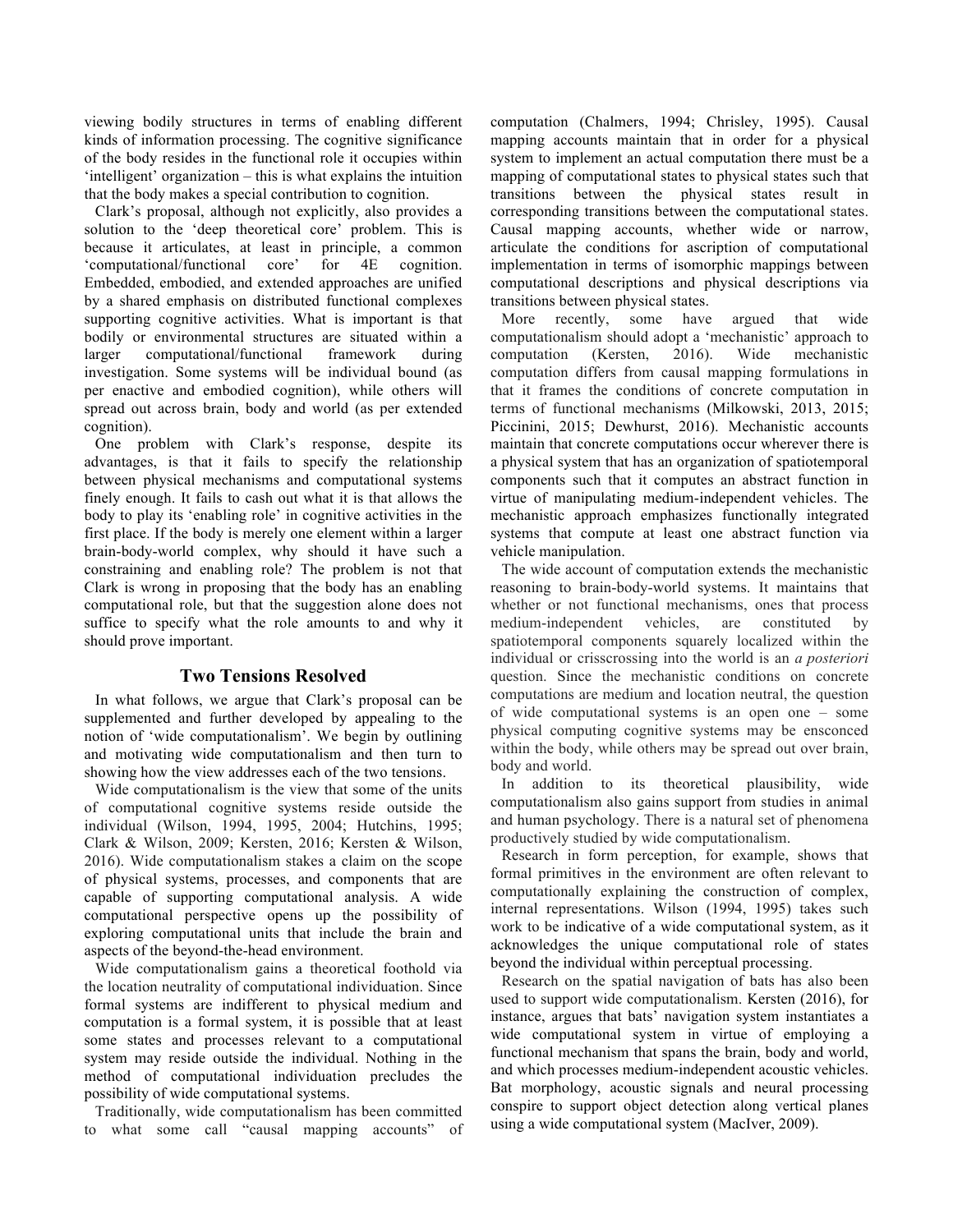Finally, Hutchins (1995) has argued for the presence of wide computation in the context of ship navigation. Hutchins' claim is that members of a navigation team carry out computational tasks that extend beyond the local actions of individual team members, which is indicative of a wide computational system.

The central message is that wide computational systems are not only theoretically plausible, but they are actually implemented in a number of cases. Research in human and animal psychology delivers several examples of concrete computational systems that extend beyond the boundary of the individual. In what follows, we adopt the wide mechanistic account of computation, though, for ease of exposition, we refer to it simply wide computationalism.

Consider how wide computationalism might address the first of the two tensions. Noë (2004), for instance, writes: "If perception is in part constituted by out and out possession and exercise of bodily skills…then it may also depend on our possession of the sorts of bodies that can encompass those skills, for only creatures with such a body could have those skills" (p.25). Noë and other body-centrists are at pains to highlight the role and contribution of bodily actions in cognitive processes. Such considerations motivate the claim that bodily-structures are constitutive of cognitive processes.

The wide mechanistic account can accommodate these types of considerations by focusing on functional mechanisms. A system is a functional mechanism when it consists of a set of spatiotemporal components that contribute to the system's overall function in virtue of the organization and interaction of its component parts (Piccinini, 2015, p.119). For the wide computationalist, the set of bodily and neural structures responsible for delivering visual perception are the functional mechanism that carry out the larger, computational task under investigation. This means that the claims of the body-centrist can be reframed in terms of 'wide' functional mechanisms; these are mechanisms whose component parts are spread out over internal and environmental elements (see Menary, 2007, ch.2). The constitutively embodied systems, such as in the case of vision, are the wide functional mechanisms localized to the body-brain complex. One way to understand bodycentric theorists, then, is as making fine-grained statements about wide functional mechanisms.

Consider the extended functionalist side of the equation. In applying the method of computational analysis to worldindividual spanning systems, wide computationalism maintains a commitment to the location neutrality of cognition. What matters for the wide computationalist is the functional capacity being investigated, not the physical medium through which it is realized. The implication is that extended functionalism's emphasis on medium independence and abstract analysis is preserved within wide computationalism. The view retains the abstract form of analysis crucial to the extended functionalist.

A resolution to the first tension is in sight. By reenvisaging body-centrism in terms of the implementation of

wide computational systems space is opened up for the tight, causal integration of bodily and neuronal processes in support of cognitive processes (i.e., wide functional mechanisms) and the locational neutrality of computational individuation (i.e., wide computational analysis). The special status of bodily structures turns out to be species of a more general class of wide mechanistic systems. The only difference is that whereas some wide functional mechanisms are instantiated within individuals (as highlighted by bodycentrism), others are instantiated by the brain, body and world (as highlighted by extended functionalism).

Consider the second tension. Enactivism, of the autopoietic variety, was unimpressed by the blurring of the organism/environment boundary within extended functionalism. The enactivist claimed that if cognitive systems were autopoietic systems then it followed that cognitive systems could not be extended, the underlying assumption being that autopoietic systems were organism bound.

One route to reconciling the two views is to show that autopoietic theory is compatible with computationalism more generally, assuming also that extended functionalism is congenial to wide computationalism more generally (see Wilson, 2004). Insofar as wide computationalism is a species of computationalism, the compatibility of computationalism with autopoietic systems theory suffices to show the compatibility of extended functionalism with autopoietic theory.

One reason to think that autopoietic theory is compatible with computationalism is a common emphasis on mechanistic explanation (Machamer, Darden, & Craver, 2000; Bechtel, 2008). Consider, for instance, what Maturana and Varela (1980) write about the methodology of autopoietic theory:

An explanation [of autopoietic theory] is always a reformulation of a phenomenon showing how its components generate it through their interactions and relations...the elements used in the explanations are bodies and their properties…they are relations and their relations, independently of the nature of the bodies that satisfy them…This mode of thinking is not new, and is explicitly related to the very name of mechanisms. (pp. 75-76).

Autopoietic theory is, at root, a functional or mechanistic approach to explanation. What matters is that systems are explained in terms of the interaction of component parts with each other and the environment, regardless of whether the systems under investigation are biological or cognitive in character. There is a functional/mechanistic mode of explanation underlying autopoietic theory.

Compare this with computationalism. Computational analysis involves detailing how the arrangement and interaction of various components conspire to process information bearing vehicles. The mechanistic account requires showing how concrete, functional mechanisms compute medium-independent vehicles in virtue of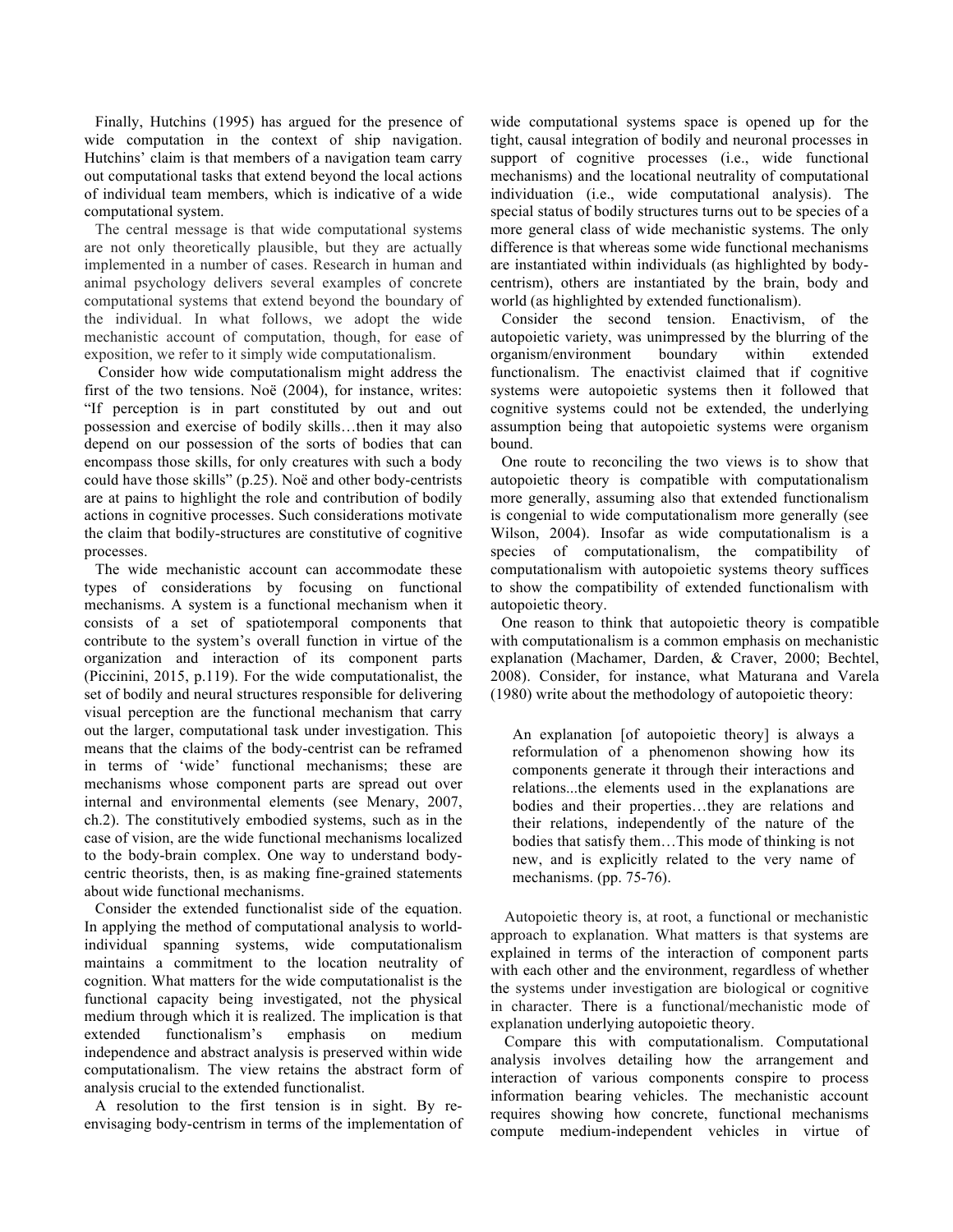processing some portion of their physical structure. Computational analysis is also a species of mechanistic explanation (Milkowski, 2013).

There turns out, then, to be little incompatibility between computationalism and autopoietic theory. Both approaches employ something like a mechanistic explanatory strategy when investigating phenomena, although autopoietic theory is generally pitched at lower-level biological phenomena than computationalism. The common focus on mechanistic explanation ensures that there will be an overlapping set of phenomena productively studied by both approaches.

Why, then, the perceived tension? One reason is that many of the systems analyzed by autopoietic theory are located or ensconced within the organism. Most autopoietic systems are contained within the organism as a matter of empirical fact. However, this alone does not imply that all systems must be analyzed so as to localize within the individual; parts of the environment may still come to be included within the larger analysis. In principle, autopoietic theory, similar to computationalism, is location neutral.

Another reason for the perceived tension is that some within the enactivism literature assume that computationalism implies a commitment to representation and/or information processing theories (Di Paolo, 2009). These authors assume that because computationalism entails a commitment to representation and information processing theories, and autonomous, self-regulating systems stand in contrast to these views, enactivism must be opposed to computationalism.

However, as the previous discussion of mechanistic computation illustrates, there are a number of viable accounts of computation that are minimal in their commitment to representation or information processing theories (Stich, 1983; Egan, 1995; Piccinini, 2008). There is little reason to think that an opposition to representation and information processing commits enactivism to an opposition to computationalism more generally.

The point to note is that because wide computationalism places a greater emphasis on the way in in computational processes are grounded in particular physical mechanisms it creates a link between the body-centric claims of enactivism and embodied cognition, on the one hand, and the functional considerations of extended cognition, on the other. It is in virtue of analyzing mechanisms from several vantages – some quite fine-grained, others quite coarse-grained – that wide computationalism is able to mediate the competing claims of the three strands. The view offers a philosopher's stone of sorts through which to translate the various claims of the enactivist, embodied and extended theorist.

To be a bit more specific, tension (i) is resolved by the fact that wide computationalism allows the claims of the body-centrist to be reframed in terms of wide functional mechanisms, while tension (ii) is resolved by the fact that wide computationalism, in virtue of being a species of computationalism more generally, is theoretically compatible with the basic methodology of autopoietic theory. The success of wide computationalism, therefore,

stems from the fact that it retains several of the central insights and elements that prove important to embodied, enactive and extended theorists.

One interesting implication of the preceding analysis is that it reveals what might be called the 'computational/mechanistic' core of 4E cognition. The discussion of wide computationalism goes some way to showing that something akin to 'computational/mechanistic' explanation may underwrite a fair amount of 4E cognition. Mechanistic explanations, which are explanations of systems in terms of the activities and organization of component parts, turn out to be important not only for cognitive science and psychology more generally, but for 4E cognition specifically (Craver, 2006). This point is only provisional, of course. But it does point to a promising future line of inquiry. A continued focus on the 'computational/mechanistic' underpinnings of 4E cognition may well serve to further clarify and unify the field as a whole.

## **Conclusion**

The preceding discussion is only the first step in a larger analysis. More still needs to be said. Nonetheless, the discussion is important because it offers one route to resolving the two tensions troubling 4E cognition. What's more, the discussion shows that a renewed focus on computationalism, particularly of the wide variety, may have key role to play in illuminating the conceptual foundations of 4E cognition. This result is both interesting and novel, as discussions of 4E cognition sometimes eschew mention of computation. By showing that a form of computationalism provides a theoretically flexible yet robust vehicle through which to understand and translate the various strands of 4E cognition, the current discussion provides not only a partial vindication of wide comptuatiaonlism, but also helps to shed light on an important set of issues facing a growing research programme within cognitive science.

### **References**

- Adams, F., & Aizawa, K. (2008). *The bounds of cognition*. Malden: Blackwell.
- Bechtel, W. (2008). *Mental Mechanisms: Philosophical Perspectives on Cognitive Neuroscience*. London, Routledge.
- Chalmers, D. (1994). On implementing a computation. *Minds and Machines, 4*(4), 391–402.
- Clark, A. (2005). Intrinsic content, active memory, and the extended mind. *Analysis*, 65, 1–11.
- Clark, A. (2008a). Pressing the Flesh: A Tension in the Study of the Embodied, Embedded Mind? *Philosophy and Phenomenological Research*, *76*(1), 37-59.
- Clark, A. (2008b). *Supersizing the mind: Embodiment, action, and cognitive extension*. New York: Oxford.
- Clark, A., & Chalmers, D. (1998). The Extended Mind. *Analysis*, 58, 7-19.